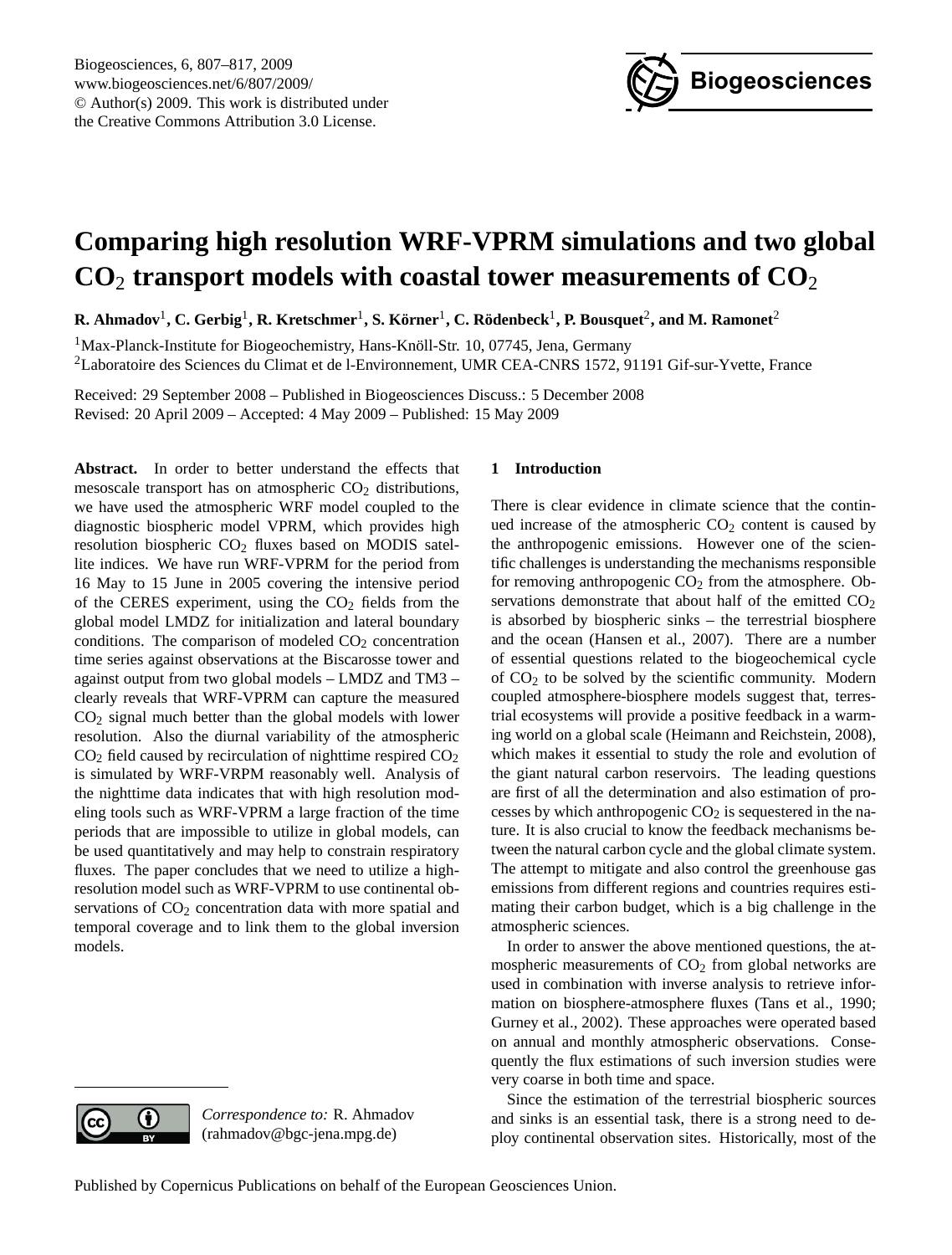continental sites were surface stations located on mountains and near coasts. In order to increase the representativeness of measurements sites, tall towers equipped with meteorological and greenhouse gas measurement devices were implemented to carry out  $CO<sub>2</sub>$  measurements at about 300 m above ground (Bakwin et al., 1995). Nevertheless, the location of any continental measurement site close to variable sources is often located in meteorologically complex areas: terraininduced mesoscale phenomena such as sea-land (lake, river, forest, etc.) breezes, mountain-valley circulations, urban heat islands etc. make their representation in atmospheric models quite difficult.

Mesoscale effects generated by land surface heterogeneity and complex topography are usually on subgrid scales of current generation transport models used in inversions. In addition high resolution models are able to capture more accurately the front passing time and related effects at a site. An accurate simulation of front passing time at a measurement station is crucial since this may lead to strong jumps in  $CO<sub>2</sub>$ concentration (Wang et al., 2007). Further, in a model with coarse resolution complex boundary layer structures and thus vertical profiles of CO<sub>2</sub> over heterogeneous land cannot be adequately resolved. Mesoscale flows and mixing in the atmosphere are strongly correlated with short term variability of biospheric  $CO<sub>2</sub>$  fluxes, since they are both driven by the same mechanism, solar radiation. Hence inappropriate representation of the atmospheric transport on mesoscales may lead to significant biases in biospheric sources and sinks derived from inverse modeling. Thus all these effects can only be addressed with high resolution mesoscale simulations that include  $CO<sub>2</sub>$  fields in order to bridge the gap between measurements and inversion models.

The strong deterioration of  $CO<sub>2</sub>$  inversions due to transport model deficiencies are proven in some studies (Lin and Gerbig, 2005; Gerbig et al., 2008). In these studies uncertainties in advection and vertical mixing from ECMWF and ETA meteorological models are quantified and then linked to resulting errors in  $CO<sub>2</sub>$  inversions. The transport deficiencies become especially critical when trying to invert high space/time resolution of fluxes as compared to monthly fluxes on large regions for which data limitation is probably larger (Gurney et al., 2002). A comprehensive validation of different global (TM3, LMDZ) and regional (HANK, DEHM, REMO) offline transport models were done by (Geels et al., 2007) for several European tall towers and mountain stations. The intercomparison study revealed the remarkable improvement of the  $CO<sub>2</sub>$  concentration simulation by regional models with horizontal resolutions down to 50 km compared to the coarser global models. The conclusions made by Geels et al. (2007) impose severe limitations on the usability of continental  $CO<sub>2</sub>$  concentration data from short towers and mountain stations in inversions. Moreover one may also add coastal stations to the "difficult sites" list (Riley et al., 2005). As a result, the  $CO<sub>2</sub>$  inversions performed by the TransCom 3 inversion community down-weighted continental observations, assuming that the data contained too much "noise" (Gurney et al., 2004; Wang et al., 2007).

Another problem is the requirement of strict temporal data selection in inversions. Global  $CO<sub>2</sub>$  inversions usually use only afternoon hourly or even averaged values. Nighttime data or measurements taken during morning and evening hours are not used for most of the continental sites. Some of the inversion studies involve further filtering for day to day variability of  $CO<sub>2</sub>$  observation data to remove the "noise". Such filtering leads to losing the information about diurnal cycle of biospheric signals, which contains information on biospheric processes – respiration and photosynthesis, where for instance using nighttime data would make possible to constrain respiration fluxes. Thus it would be an obvious gain to use the full time series of continuous data for the inversion rather than only afternoon values. Using high-frequency concentration data would also be very useful for regional scale inversions which also could assist to close the gap between top-down and bottom-up estimations (Law et al., 2002).

As pointed out by Gerbig et al. (2009) there are several ways to mitigate the shortcomings of current inversion systems associated with uncertainties in transport representation of meteorological fields used for global inversion models. One of the promising solutions would be to apply transport models which better reproduce these processes. There are few studies addressing this problem by involving highresolution atmosphere-biosphere models. Several mesoscale modeling systems are currently used to simulate mesoscale variations of  $CO<sub>2</sub>$  concentration in the atmosphere (e.g. Denning et al., 2003; van der Molen and Dolman, 2007; Sarrat et al., 2007; Ahmadov et al., 2007). In these studies mesoscale meteorological models in combination with biospheric models were used to perform forward simulations of CO2. The studies show how strongly mesoscale flows initiated by complex terrain and by the land-water contrast could lead to remarkable gradients in atmospheric  $CO<sub>2</sub>$  fields. Such mesoscale model validations are also valuable since their meteorological fields can be used in regional inversions (Lauvaux et al., 2008).

This paper discusses the advantages of using very highresolution mesoscale simulations for  $CO<sub>2</sub>$  transport versus two global  $CO<sub>2</sub>$  transport models in case of a coastal concentration measurement station – Biscarosse tower. The main goal of the paper is to address the deficiencies of the coarse resolution transport models in representing  $CO<sub>2</sub>$  point measurements which we have to take into account in the inversions targeted to estimate  $CO<sub>2</sub>$  fluxes. In addition the paper assesses the possibility of using hourly concentration data including nighttime in inversions by involving a mesoscale model. This work extends our previous study by Ahmadov et al. (2007), which compared WRF-VPRM simulations to aircraft data for a short time period, to a much longer simulation time period and a focus on one tower site.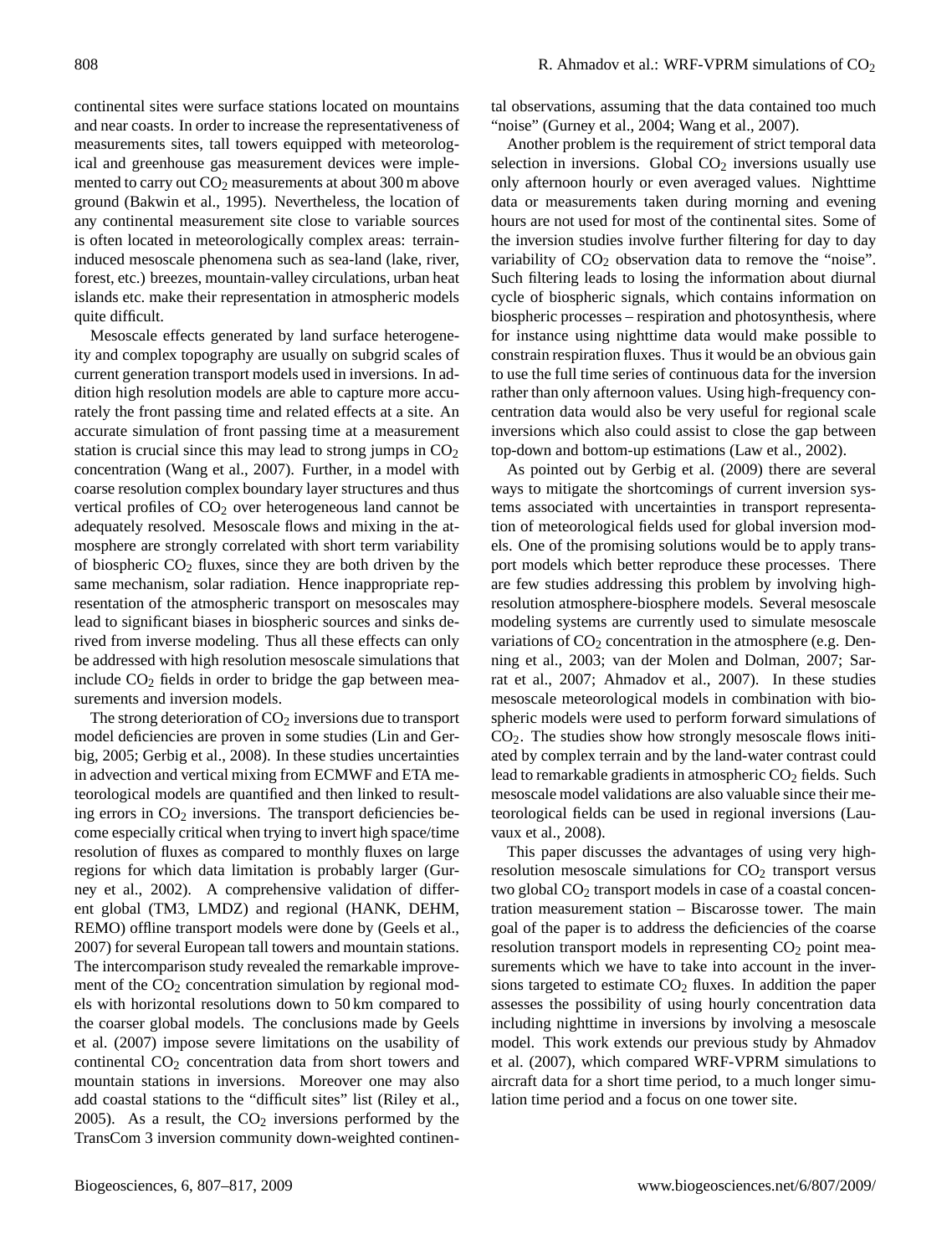

**Fig. 1.** Topography of the WRF domains – **(a)** the outer grid with 10 km resolution, the white box depicts boundaries of the inner domain, and **(b)** the inner grid with 2 km resolution, the white triangle indicates the Biscarosse tower location.

In Sect. 2 we describe the model setup. Section 3 introduces the observation campaign and the measurements. Section 4 presents a comparison of WRF-VPRM modeling results, global models and the observations. Finally, Sect. 5 summarizes the paper and discusses advantages and perspectives of using the WRF-VPRM modeling system for assimilating CO<sub>2</sub> concentration data from continental sites.

#### **2 Configuration of the models**

We set up and ran the Weather Research and Forecasting (WRF) model [\(http://wrf-model.org\)](http://wrf-model.org) at 10 and 2 km resolution on two nested grids (see Fig. 1a, b) over a domain that encompasses the area of the measurement campaign described in Sect. 3. The model was run in the two-way nested mode. In the two-way nest integration, the outer domain with 10 km (Fig. 1a) resolution provides the inner one (Fig. 1b) with lateral boundary conditions for the meteorological and  $CO<sub>2</sub>$  fields at every time step, simultaneously the 2 km grid solution replaces the 10 km grid solution for the points that lie inside the inner domain.

We coupled the diagnostic biospheric model Vegetation Photosynthesis and Respiration Model (VPRM) (Mahadevan et al., 2008) to WRF as a module. A detailed description of the WRF-VPRM modeling system can be found in (Ahmadov et al., 2007), here we provide only a brief overview. The VPRM model produces biospheric  $CO<sub>2</sub>$  fluxes in order to perform  $CO<sub>2</sub>$  tracer transport by WRF. The model uses MODIS [\(http://modis.gsfc.nasa.gov\)](http://modis.gsfc.nasa.gov) satellite indices – enhanced vegetation index (EVI) and land surface water index (LSWI) obtained in 500 m spatial resolution with 8 days frequency. VPRM uses eight land-use classes with different parameters constraining  $CO<sub>2</sub>$  uptake and respiration fluxes. These parameters were optimized by using  $CO<sub>2</sub>$  flux measurements at few land-use classes located in the modeling

domain. Furthermore the model used air temperature and radiation fields from the WRF model. For the VPRM model a high-resolution land cover map – SYNMAP (Jung et al., 2006) was used. A special preprocessing tool was used to preprocess land-use data and MODIS indices to map on a WRF grid. The preprocessing tool and the WRF-VPRM code are available freely to users upon request.

Anthropogenic  $CO<sub>2</sub>$  fluxes were taken from the 10 km resolution European anthropogenic emission inventory (updated in October, 2005) developed by the Institute of Economics and the Rational Use of Energy (IER), University of Stuttgart [\(http://carboeurope.ier.uni-stuttgart.de/\)](http://carboeurope.ier.uni-stuttgart.de/). Lateral boundary conditions (LBCs) and initial conditions (ICs) for  $CO<sub>2</sub>$  concentration fields were taken from the global zoomed CO<sup>2</sup> transport model – LMDZ (Hourdin and Armengaud, 1999; Peylin et al., 2005) with a horizontal resolution of 0.83◦×1.25◦ (latitude×longitude) over Europe, 28 vertical levels up to the tropopause, and half hourly time resolution (hourly for outputs) for physical processes (3 min for dynamical processes). The model is nudged to the ECMWF [\(http://www.ecmwf.int/\)](http://www.ecmwf.int/) global model data to perform the meteorological transport. The LMDZ  $CO<sub>2</sub>$  fields used here are based on forward runs using  $CO<sub>2</sub>$  fluxes generated by the ecophysiological model – SiB2 (Sellers et al., 1996) together with fossil and ocean fluxes. Further an offset (376 ppm) was added to the model output to fit some of the European measurement sites.

All necessary meteorological data for initial and lateral boundary conditions, sea surface temperature and soil initialization fields of WRF were taken from the ECMWF analysis data [\(http://www.ecmwf.int/\)](http://www.ecmwf.int/) with  $\approx$ 35 km horizontal resolution and 6 hourly intervals.

The WRF-VPRM model was validated against a number of meteorological and tracer observations, both ground and aircraft based (Sarrat et al., 2007; Ahmadov et al., 2007;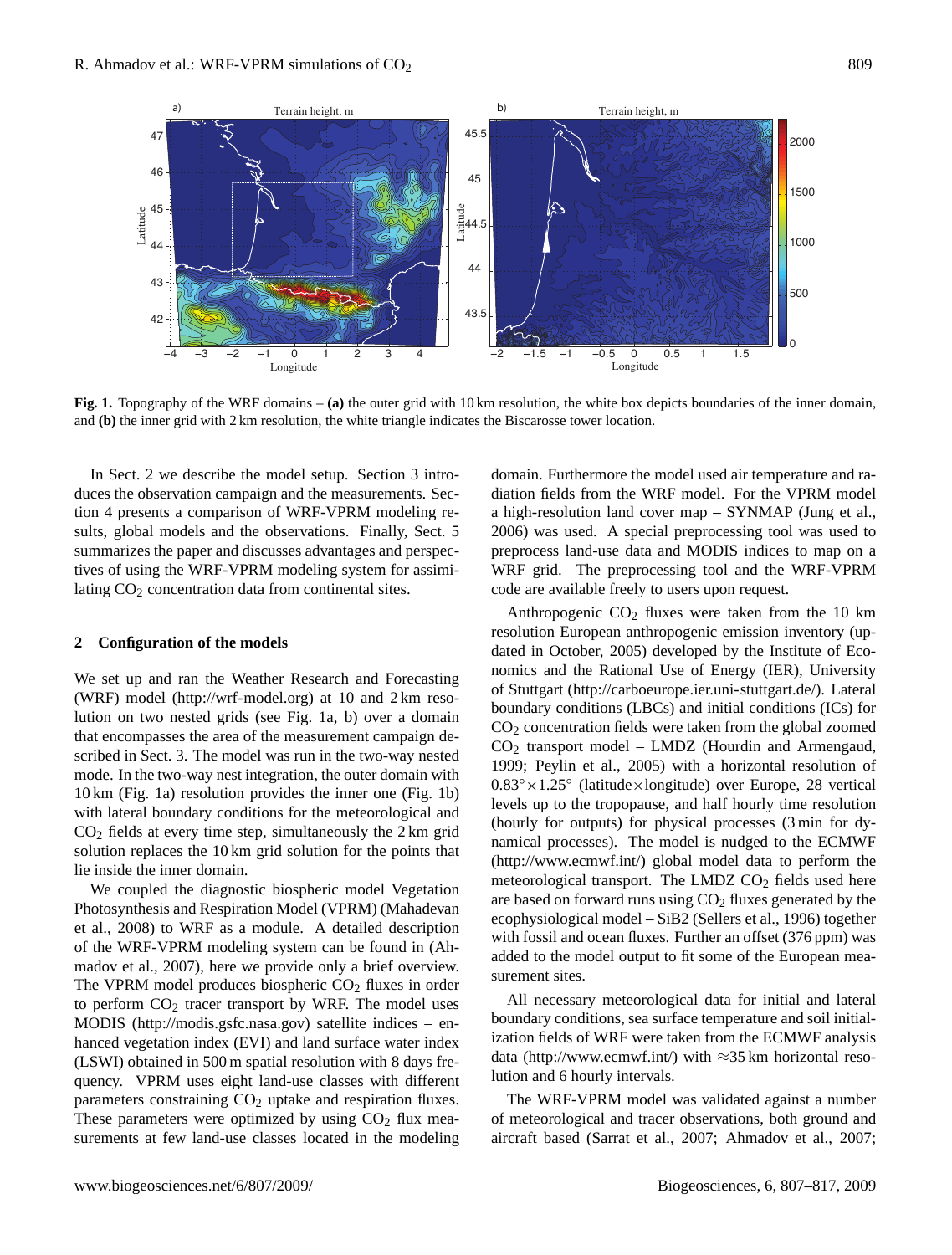| Vertical<br>coordinates | Terrain-following hydrostatic pressure vertical coordinate                                                                                                                                                                                                                       |  |  |  |
|-------------------------|----------------------------------------------------------------------------------------------------------------------------------------------------------------------------------------------------------------------------------------------------------------------------------|--|--|--|
| Basic<br>equations      | Non-hydrostatic, compressible                                                                                                                                                                                                                                                    |  |  |  |
| Grid type               | Arakawa-C grid                                                                                                                                                                                                                                                                   |  |  |  |
| Time<br>integration     | 3rd order Runge-Kutta split-explicit                                                                                                                                                                                                                                             |  |  |  |
| Spatial<br>integration  | 3rd and 5th order differencing for vertical and horizontal<br>advection respectively; both for momentum and scalars                                                                                                                                                              |  |  |  |
| Domain<br>configuration | 2 domains with resolution $-10$ and $2 \text{ km}$ for outer and inner domains respectively;<br>size $690 \times 690$ km and $320 \times 280$ km; 51 vertical levels for both domains<br>up to 150 mb, where first 20 layers are located below 2 km height from the ground       |  |  |  |
| Time step               | 60 and 12 s for outer and inner domains, respectively                                                                                                                                                                                                                            |  |  |  |
| Physics<br>schemes      | Radiation – Rapid Radiative Transfer Model Longwave and Dudhia shortwave<br>Microphysics – WRF Single-Moment 3-class simple ice scheme<br>Cumulus-Kain-Fritsch scheme (only for the coarse domain)<br>PBL – Yonsei Univeristy; Surface layer – Monin-Obukhov Land-surface – Noah |  |  |  |

**Table 1.** Parameters and physics options used in the WRF model.

Macatangay et al., 2008). One improvement of WRF-VPRM in the current study is the online coupling of VPRM to WRF, so that WRF produced air temperature at 2 m (T2) and shortwave downward radiation (SWDOWN) were used in VPRM to calculate  $CO<sub>2</sub>$  fluxes which were then provided to WRF at each integration time step. Table 1 shows the WRF model physics and grid options for these runs. In WRF-VPRM we used several concentration fields, so called "tagged tracers", for  $CO_2$  corresponding to the different origins: 1) total  $CO_2$ concentration (which can be measured) that combines  $CO<sub>2</sub>$ fields from anthropogenic and biospheric sources and also coming from the outside of the simulation domain; 2) global  $CO<sub>2</sub>$  that does not include any uptake or emission fluxes within the WRF domains, which participates only in transport; 3) anthropogenic  $CO_2$ ; 4) respiration and 5) photosynthesis signals. The last three "tagged" tracers include only the corresponding surface fluxes. They use zero inflow and zero-gradient outflow lateral boundary conditions, zero fields for initial conditions. The first two "tagged" tracers use  $CO<sub>2</sub>$ concentration fields from a global model in inflow and zerogradient conditions on outflow, global fields for ICs. The "tagged" tracers allow us to separate the global  $CO<sub>2</sub>$  signal from the regional one, and to determine the contribution of the different fluxes to the total  $CO<sub>2</sub>$  signal.

All anthropogenic and biospheric fluxes were added at each simulation time step to the  $CO<sub>2</sub>$  field in the lowest vertical level of the WRF grids. We ran WRF-VPRM for one month time period – from 16 May to 15 June, 2005. Here only simulation results from the high-resolution (2 km) inner nest are presented.

Another model involved in this study is the TM3 global model (Rödenbeck et al., 2003) with a horizontal resolution of 4◦×5 ◦ (latitude×longitude), 19 vertical levels up to the tropopause, and hourly time resolution (using instantaneous concentrations every 3 h for output). It uses 6-hourly NCEP data as meteorological input. The purpose of adding this model to the comparison is to get an insight into how increasing resolution improves the simulation of  $CO<sub>2</sub>$  variability. The TM3 model results are based on a global inversion using atmospheric  $CO<sub>2</sub>$  concentration measurements. BIOME-BGC (Trusilova and Churkina, 2008) was used to generate  $CO<sub>2</sub>$  fluxes from the terrestrial biosphere as a prior for the TM3 inversion. It should be noted that the TM3 model did not use the Biscarosse site in the optimization of the surface fluxes.

# **3 CERES campaign**

Within the CarboEurope Integrated Project [\(http://www.](http://www.carboeurope.org/) [carboeurope.org/\)](http://www.carboeurope.org/), the first intensive observation campaign of CERES (the CarboEurope Regional Experiment Strategy) was performed in the Les Landes area, South-West France, during May–June 2005 (Dolman et al., 2006). The experimental domain covers an area of about  $250 \text{ km} \times 150 \text{ km}$  in southwest France (Fig. 1b). The region consists of different land-use classes such as ocean, forest, croplands, vineyards, rivers and urban areas. The Pyrenees Mountains and the Massif Central are located to the south and eastern part of the domain, respectively. There are two large cities located close in the southeastern (Toulouse) and northwestern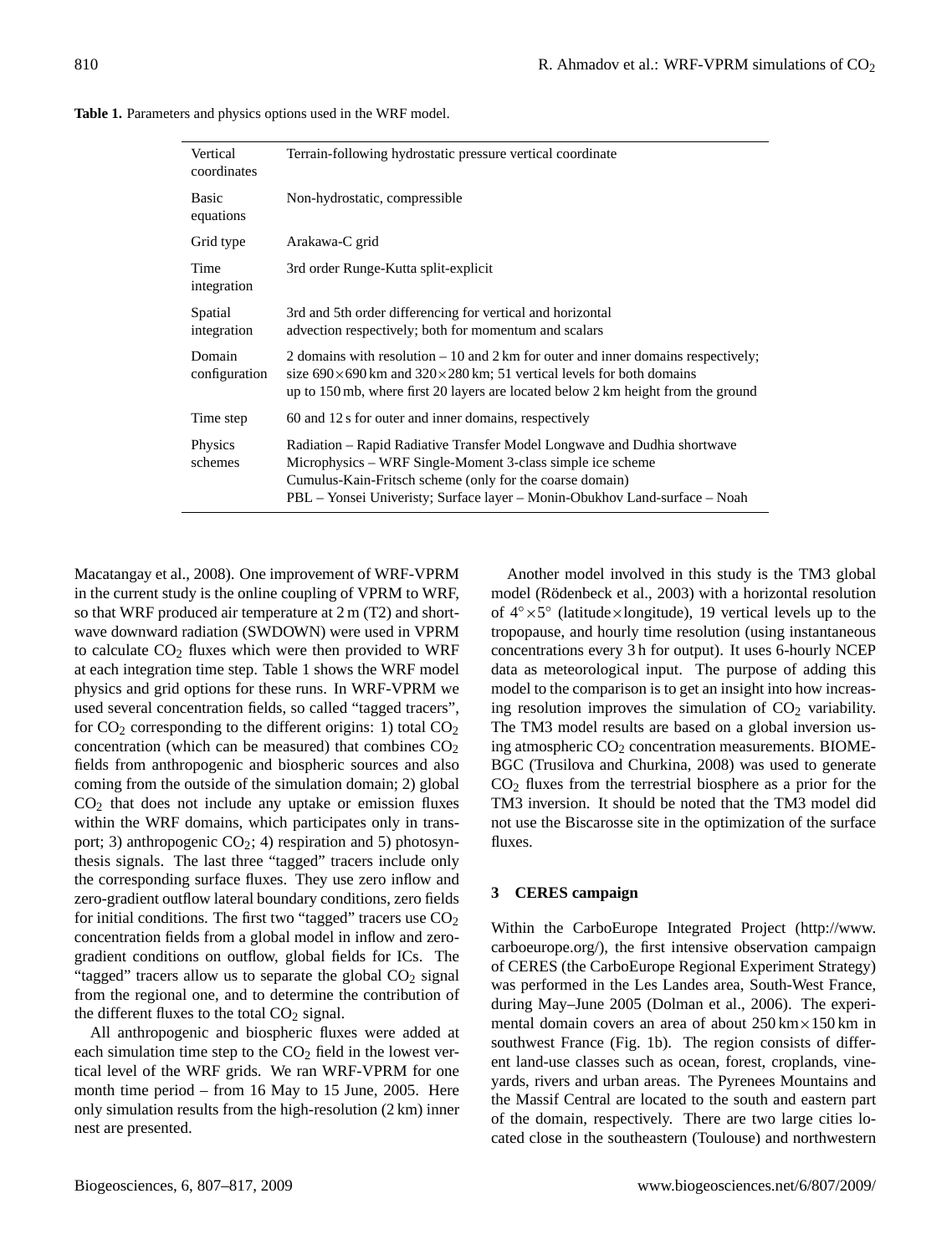(Bordeaux) edges of the domain. According to the local climatology the dominant winds should be either from the west or the east; therefore, the experiment was designed to observe modification of the  $CO<sub>2</sub>$  concentration profiles by the land as the air mass progressed east- or westward (Dolman et al., 2006).

During the campaign  $CO<sub>2</sub>$  concentration measurements were carried out by several surface stations and also by aircraft (Ahmadov et al., 2007). Several  $CO<sub>2</sub>$  eddy-flux and surface meteorological stations were also deployed during the experimental campaign. A high-precision  $CO<sub>2</sub>$  instrument (CARIBOU, with an accuracy of 0.1 ppm) was installed and operated on a 40-m high tower near Biscarosse (44.38◦ N, 1.23◦ W) (Fig. 1b) (Dolman et al., 2006). The measurement site is located about 2 km from the sea shore, and about 120 m above sea level. In addition we involved data from the meteorological station BISCAROSSE/PARENTIS located in the vicinity (44.43◦ N, 1.25◦ W) of the tower to aid interpreting CO<sup>2</sup> measurements, given that there were no meteorological measurements made at the tower itself. During the campaign other surface CO<sup>2</sup> stations (e.g. in Marmande and La Cape Sud areas) were operated, however those measurements were taken very close to the ground. Therefore we have involved only the Biscarosse site in this study.

The Biscarosse site is located at 2 km distance from the coast (Fig. 1b), thus the small area of the land biosphere between the tower and the ocean is not expected to change the marine air masses'  $CO<sub>2</sub>$  content significantly while the air is transported to the site by westerlies. Thus the tower detects marine air masses, with measurement periods that have large scale representativeness, but also air masses coming from inland with influences from the terrestrial biosphere and anthropogenic emissions. We chose this site for the current study assuming that the Biscarosse data might be used in future inversion studies (Lauvaux et al., 2008).

#### **4 Results and discussion**

Here we present the results for WRF-VPRM simulations for the Biscarosse site and the nearby weather station. Figure 2 exhibits a comparison of air temperature (T2) simulated by WRF and observed by the meteorological station. This plot gives insight into weather evolution over the period as well as the model performance for the important meteorological variable (T2), which also drives biospheric  $CO<sub>2</sub>$  fluxes. After a cold front passed on 17 May the weather became warmer, with sunny conditions on the following days. The south-westerly flows were bringing warm air masses to the region and thereby keeping the air temperature very high during 25–27 May. The fair weather was followed by synoptic perturbations and colder temperatures next days, except 1–2 June. On 8 June again anticyclonic conditions started prevailing and persisted until 12 June. Later the weather became cloudy and rainy over France by westerly flows pushed by



**Fig. 2.** Comparison of air temperature at 2 m between WRF simulated and measured one at the meteorological station – Biscarrosse Parentis. The statistics:  $r^2 = 0.77$ , average bias is  $-0.74°C$ , RMSE=2.14◦C.

a cyclone. The comparison reveals that the high-resolution model is able to accurately predict temperature variations with only a slight cold bias.

Figure 3a, b and c shows hourly  $CO<sub>2</sub>$  concentration measurements at the Biscarosse tower during one month together with simulated  $CO<sub>2</sub>$  from the global models TM3 and LMDZ, and from the mesoscale model WRF-VPRM. The figure shows how the models perform in capturing day to day variability of the concentration. Figure 3c shows that the WRF-VPRM model can capture much more variability in the observed time series than the two global models. Also the signal's amplitude of the signal is captured reasonably well for both daytime minimum and nighttime maximum by WRF-VPRM in many cases. Unlike the global models, WRF-VPRM is able to simulate the second maximum of CO<sup>2</sup> concentration in daytime which appeared due to the front passage or sea breeze in some days, e.g. during the 20, 26 and 27 May (Fig. 2).

The TM3 model shows some bias and less correlation with the observed data compared to LMDZ, which is as we argue due to its coarser resolution. For example, due to the gridcell size of several hundred kilometers within TM3 it is impossible to represent a coastal station correctly by the model under all flow conditions. The grid box comprising the Biscarosse tower is fully located over land in TM3, therefore the land influence is significantly overestimated, leading to stronger uptake as compared to the observations. It is worthy to note that TM3 and LMDZ have comparable performances when used with comparable resolution (Law et al., 2008).

LMDZ captures the observed daytime minimum and nighttime maximum in  $CO<sub>2</sub>$  concentrations with some discrepancy, while the average signal is captured quite well. Since the LMDZ model still has a relatively coarse horizontal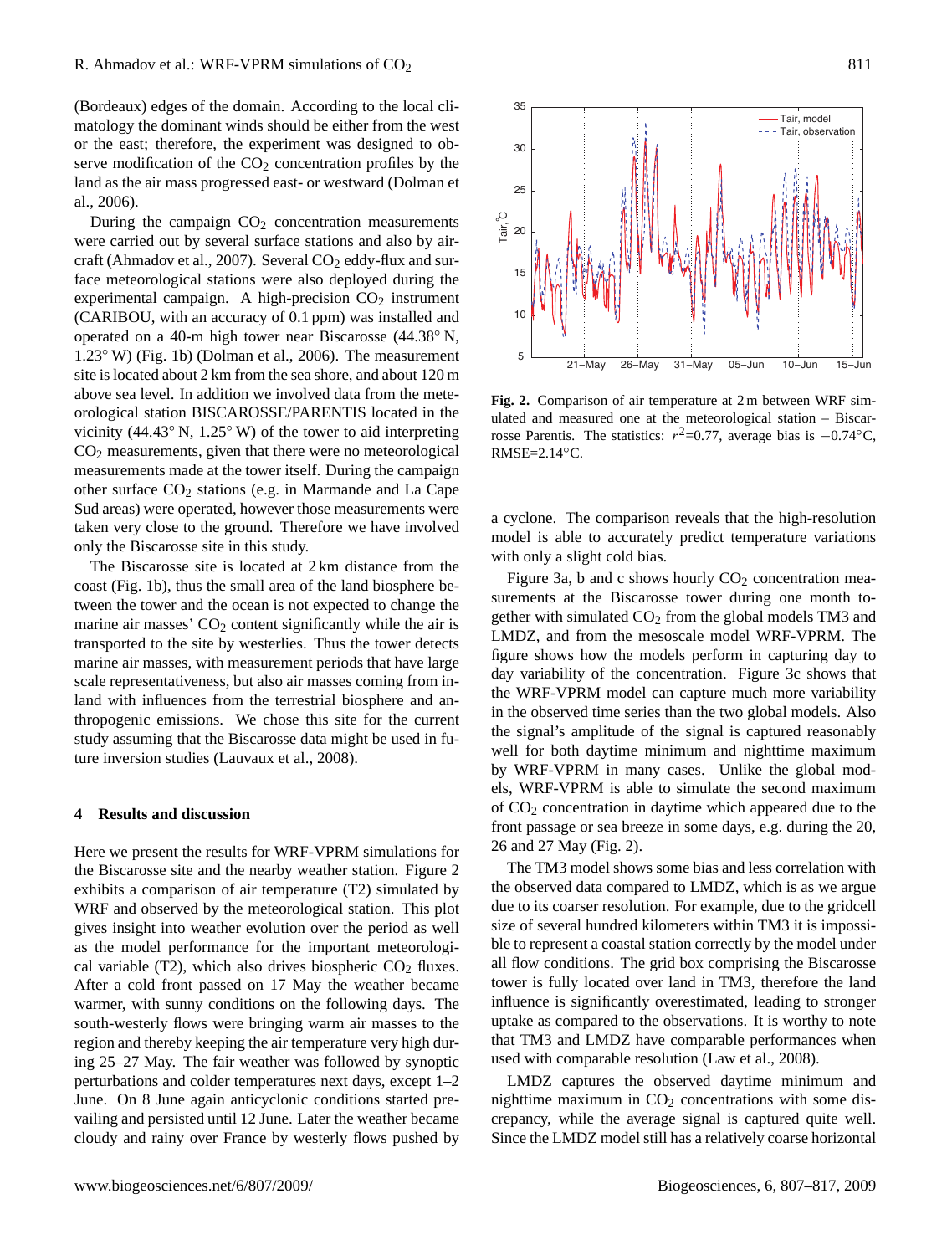| <b>Table 2.</b> Statistics of the comparison between measured and simulated $CO2$ from the models for different cases – hourly, afternoon and     |
|---------------------------------------------------------------------------------------------------------------------------------------------------|
| nighttime averaged; $R^2$ – the square of the correlation coefficient, Bias- the mean bias, RMSE – root mean square error is the standard         |
| deviation of the differences between the models and the observations; Mean( $std_{obs}$ ) – the averaged standard deviation of the high-frequency |
| $CO2$ measurements from their hourly means.                                                                                                       |

| Time               | Model                                 | $R^2$                | Bias, ppm                  | RMSE, ppm            | $Mean(std_{obs})$ , ppm |
|--------------------|---------------------------------------|----------------------|----------------------------|----------------------|-------------------------|
| Hourly             | TM3<br><b>LMDZ</b><br>WRF-VPRM        | 0.16<br>0.29<br>0.59 | $-3.87$<br>0.11<br>0.67    | 5.09<br>4.66<br>4.26 | 0.58                    |
| Afternoon Averaged | TM3<br>LMDZ.<br><b>WRF-VPRM</b>       | 0.06<br>0.18<br>0.52 | $-2.49$<br>0.95<br>$-0.27$ | 3.67<br>3.28<br>3.42 | 0.35                    |
| Nighttime Averaged | TM3<br><b>LMDZ</b><br><b>WRF-VPRM</b> | 0.02<br>0.22<br>0.58 | $-6.76$<br>$-1.91$<br>0.95 | 6.68<br>6.1<br>4.95  | 1.05                    |



Fig. 3.  $CO<sub>2</sub>$  concentration time series from the Biscarosse tower and the models – **(a)** TM3, **(b)** LMDZ, **(c)** WRF-VPRM, the black arrows point different days: 20, 26 and 27 May.

resolution, it cannot accurately resolve subdiurnal variability in CO<sup>2</sup> concentration associated with atmospheric transport and mixing processes near the coastline.

The relevant statistics for the model-data comparisons can be found in Table 2, where also the mean standard deviation within the measurement periods of one hour is presented. The high root mean square error (RMSE) in the model-measurement comparison is partially caused by averaging the measurements over each hour, while using instantaneous values in the models. Averaging in the observation data is necessary to minimize the effects of eddies and other small scale effects that are not resolved by any of the models. Interestingly, the variability of  $CO<sub>2</sub>$  within an hour (last column of Table 2) is a factor of three smaller during day than during night, most probably due to stronger and deeper vertical mixing.

The numbers in Table 2 show that WRF-VPRM exhibits much more correlation compared to the global models. The main reason for such agreement is a better representation of the transport, especially mesoscale flows and vertical mixing in the 2 km resolution WRF-VPRM runs. In addition, the more accurate representation of the fine-scale variability in the surface  $CO<sub>2</sub>$  fluxes by VPRM, especially in the site's near-field, improves the  $CO<sub>2</sub>$  simulation as compared to the coarser global models. Although the average bias in LMDZ against hourly observation data is smaller, its deviation from the measurements (RMSE) is greater than in WRF. The existing discrepancy between the WRF-VPRM model and the measurements is caused by several reasons – uncertainties in CO<sup>2</sup> fluxes simulated by VPRM, initial and boundary conditions of  $CO<sub>2</sub>$  from LMDZ model, also uncertainties in transport and mixing within WRF. It should be noted that VPRM fluxes are based on a simple diagnostic model (Mahadevan et al., 2008). The model was validated against flux data and demonstrated its strong predictive ability for Net Ecosystem Exchange from hourly to monthly timescales (Mahadevan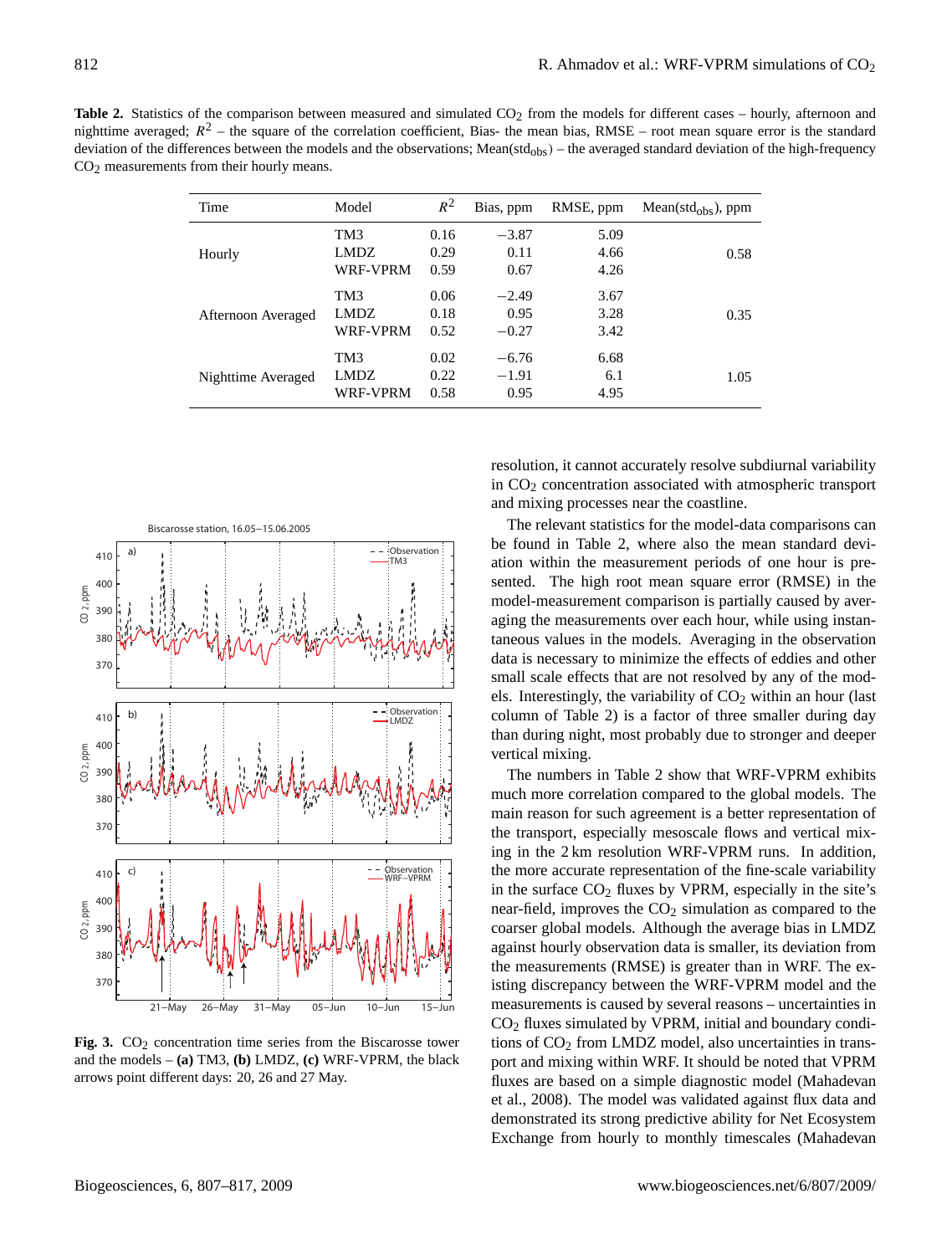et al., 2008). Yet, the quality of VPRM fluxes would undoubtedly benefit from an optimization against atmospheric concentration measurements, while we only optimized the VPRM parameters against flux data from a few sites operated during the campaign (Ahmadov et al., 2007). VPRM is able to mimic the spatial and temporal distribution of surface fluxes by using high resolution satellite indices, landuse map and high spatiotemporal resolution meteorological fields from WRF. This approach is sufficient to determine the influence of main transport and mixing capabilities of the model on the  $CO<sub>2</sub>$  distribution.

In order to make clearer the contribution of different sources to the  $CO<sub>2</sub>$  concentration at the measurement location, we present hourly time series of the different "tagged" tracers from the WRF-VPRM model (Fig. 4). There is release of  $CO<sub>2</sub>$  by biosphere and accumulation of anthropogenic  $CO<sub>2</sub>$  in the shallow nighttime boundary layer. During some nights, for instance on 20 May there is an evident enhancement of both the biospheric and anthropogenic  $CO<sub>2</sub>$ fields since the tower detects inland respired  $CO<sub>2</sub>$  and also emission from power plants and other anthropogenic sources, but respired  $CO<sub>2</sub>$  largely dominates in amplitude. The analyzed time series reveal that in the CERES region during the summer season the biospheric  $CO<sub>2</sub>$  fluxes are dominant compared to the anthropogenic emissions, therefore we may neglect the anthropogenic component in further interpretations of the observations.

During persistent strong westerly winds (e.g. 21–23 May, 2005) both the biospheric and the anthropogenic  $CO<sub>2</sub>$  concentration at the site become negligible. In such instances the global  $CO<sub>2</sub>$  tracer plays the main role in contributing to the measured signal. During June the overall  $CO<sub>2</sub>$  uptake signals are stronger than during May, the first part of the simulation period. This behavior is caused by phenological changes associated with the intensifying growing season. Some of the large cropland areas in the region become strong  $CO<sub>2</sub>$  sinks in June as shown by Ahmadov et al. (2007).

A recirculation of respired nighttime  $CO<sub>2</sub>$  fields, for which the term "3-D rectifier effect" was established (Riley et al., 2005; Pérez-Landa et al., 2007; Ahmadov et al., 2007) is demonstrated for the case 20 May, 2005 (Fig. 5). During this day a south-westerly flow brought warm air masses over France. The weather was warm (Fig. 2) and sunny, with only some high clouds and weak westerly winds observed near the surface. It is obvious that this condition favors the formation of sea-land breeze, which enhances the westerly wind component of the surface wind towards afternoon. It is noteworthy that during this night the highest  $CO<sub>2</sub>$  signal of the May–June period at the Biscarosse tower was registered, with an enhancement of about 30 ppm compared to the afternoon values (Fig. 3a).

As Fig. 5a shows, WRF-VPRM underestimates this signal by about 10 ppm during the early morning when the nocturnal boundary layer is enriched with respired  $CO<sub>2</sub>$  advected from the inland by weak easterly winds (Fig. 5b). The un-



**Fig. 4.** Time series of the different tagged tracers at the tower site from the WRF-VPRM model.

derestimation might be related to overestimation of the easterly wind in WRF during that night when comparing to the measurements at the nearby weather station (Fig. 5c). There was stagnation in the air in early morning caused by convergence of westerly wind and land breeze. During this time the tower detected only respired  $CO<sub>2</sub>$  from the ground beneath. Since WRF could not well capture this case occurring around 05:00 UTC (07:00 local time), it failed also to resolve the huge respired  $CO<sub>2</sub>$  concentration by that time (see the "respired  $CO<sub>2</sub>$ " tagged tracer time series in Fig. 5a). It is interesting to see that WRF-VPRM captures the minimum in CO<sup>2</sup> concentration at around 08:00 UTC (although 2 h earlier), associated with the change in wind through southerly at the onset of the sea breeze (Fig. 5b). Close to 10:00 UTC the strengthening and reversing wind flow becomes more westerly and brings a large plume of  $CO<sub>2</sub>$  respired during the previous night. Therefore we see a second strong maximum near 10:00 UTC in the measurement, but again a bit earlier in WRF-VPRM (Fig. 5a), since the wind rotation is faster in the model. After a few hours the westerly winds start bringing marine air masses with lower constant  $CO<sub>2</sub>$  concentration until the next day. The model captured this very well, indicating that the lateral boundary condition from the LMDZ model is appropriate. TM3 and LMDZ both show a smoothed diurnal cycle of  $CO<sub>2</sub>$  without a second maximum during this day due to coarse resolution.

In cases of strong synoptic disturbance the diurnal  $CO<sub>2</sub>$ signal at the site looks very different. For instance, on the 18 May, 2005 after the crossing of a cold front during the previous day, the wind shifted to north-west over the western part of France, colder and drier air moved into the country (Fig. 2). During this day the diurnal  $CO<sub>2</sub>$  concentration variation measured at the Biscarosse tower was less than 5 ppm (Fig. 3a). These are ocean air masses which are not affected by diurnal  $CO<sub>2</sub>$  fluxes as on the continent. This case was well simulated by all the models.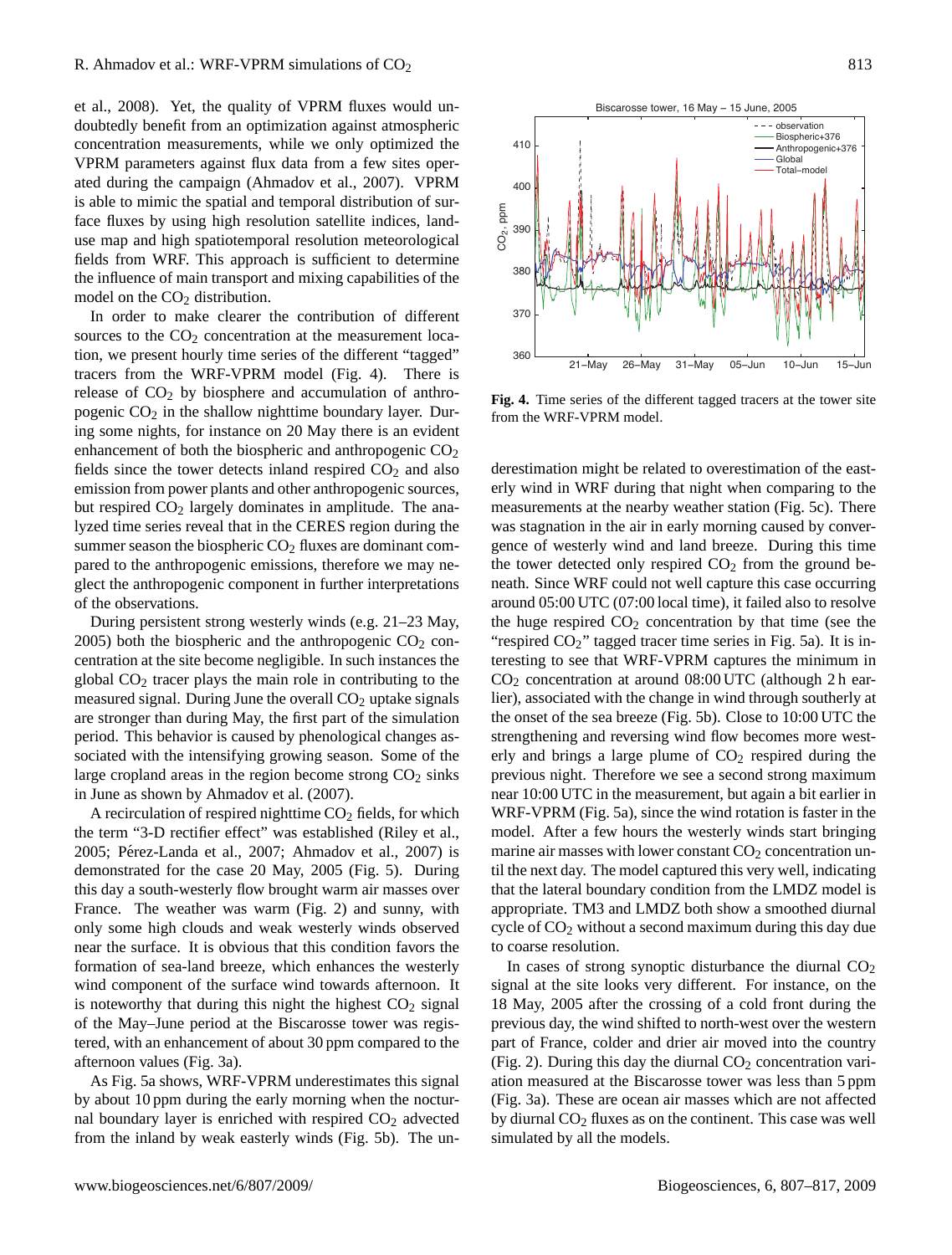

**Fig. 5. (a)**  $CO_2$  concentrations from the models versus the observation for the 20 May, and respired tagged  $CO_2$  tracer from WRF-VPRM; **(b)** wind direction and **(c)** wind speed comparison on that day at the nearby meteorological station; the time is given in UTC.



**Fig. 6.** Comparison of measured CO2 concentration against the models for **(a)** daytime and **(b)** nighttime averaged cases.

Since in the global inversions usually afternoon  $CO<sub>2</sub>$  concentration data is used it is important to check how realistically the models used here simulate this kind of data. We analyzed  $CO<sub>2</sub>$  concentration time series averaged for daytime between 12:00 UTC to 17:00 UTC, which characterize the well-mixed hours for the region. Figure 6a demonstrates a comparison between all the models and the observation for the averaged concentration time during the well-mixed hours within one month period. The related statistics for the comparison are given in Table 2, indicating increasing correlation with increasing horizontal resolution. According to Table 2, the LMDZ model generally represents day-to-day variability of the afternoon averaged concentrations, while TM3 shows lower performance, especially in magnitude due to the above mentioned negative bias. The mean bias in LMDZ is larger than in WRF-VPRM. Only the root mean square errors are high in both models and even slightly bigger in WRF-VPRM. This can be explained by larger variability in the high-resolution model which leads to more scattering of the model predicted  $CO<sub>2</sub>$  fields (Fig. 3c). WRF-VPRM and LMDZ show quite good agreement against the observation until 27 May. On the following days we see a remarkable mismatch in the global models. On 30 May the observation showed the highest  $CO<sub>2</sub>$  signal during this period. Both LMDZ and TM3 underestimate this signal. However, WRF-VPRM captures this highest signal with some overestimation.

Focusing on night-time concentration (05:00–07:00 UTC, representing the later part of the night), WRF-VPRM agrees much better with the observations as compared to global models (Fig. 6b). From Fig. 6b and Table 2 it can be seen that generally the correlation between the models and the observation is slightly higher during night than during day; usually all models predict an early morning maximum in  $CO<sub>2</sub>$ concentrations due to release of  $CO<sub>2</sub>$  into nocturnal boundary layers. But the global models show significant deviation from the observation for the nighttime data. This discrepancy is caused by a poor simulation of nighttime vertical mixing. The correlation coefficients for both daytime and nighttime averaged  $CO<sub>2</sub>$  concentrations are significantly better in the high-resolution model. It is worth noting that WRF-VPRM can capture the phasing of the observed signal quite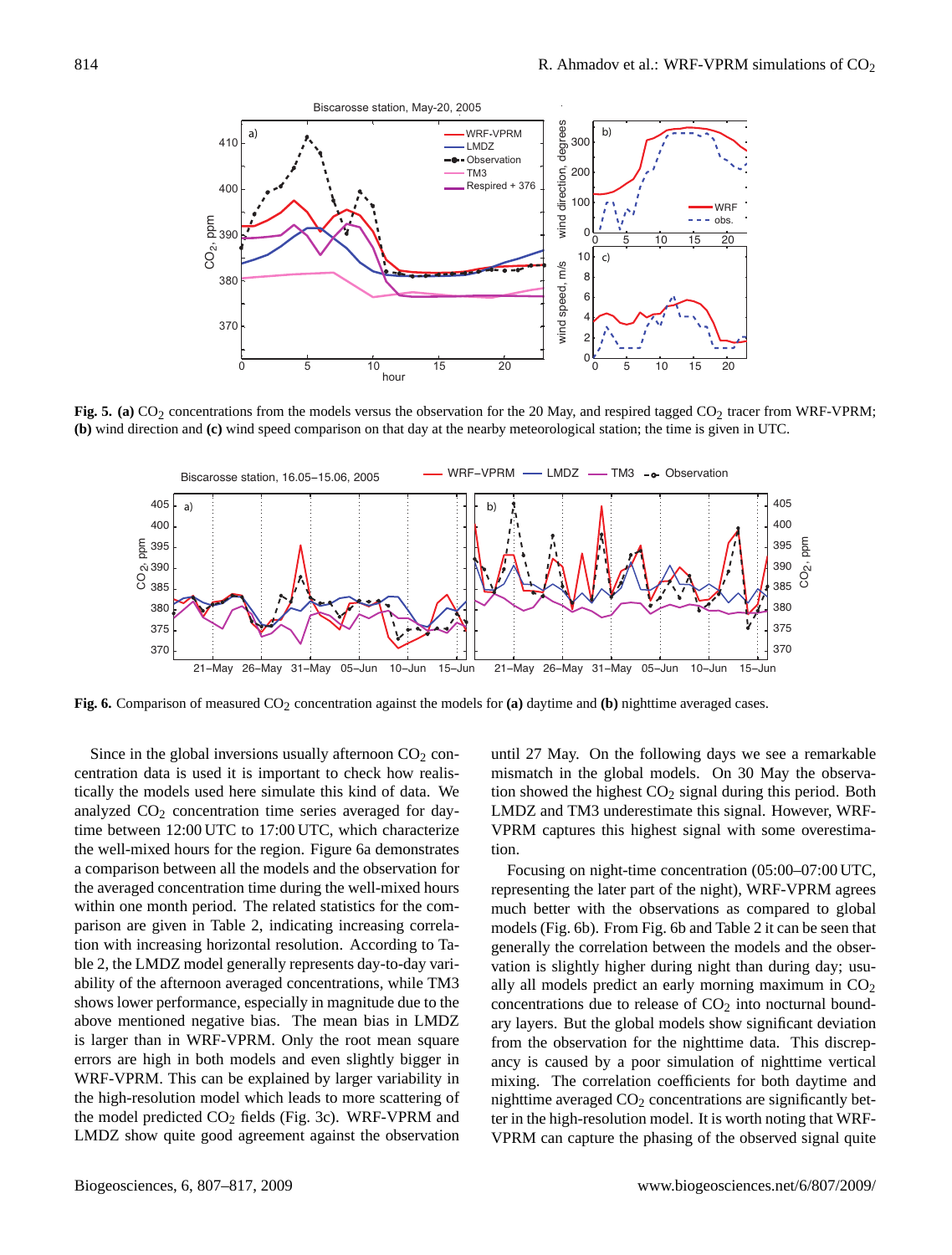well, while there is some bias in amplitude, but much smaller than in the global models. This fact indicates that also for a mesoscale model such as WRF it is difficult to parameterize the nocturnal stable boundary layer, which is an active area of research in meteorology (Steeneveld, 2007).

## **5 Conclusions**

We have used the high-resolution coupled atmospherebiosphere model WRF-VPRM in order to interpret  $CO<sub>2</sub>$  concentration time series observed from a tower at the coastal station near Biscarosse during the CERES campaign in 2005. The station is strongly influenced by mesoscale flows. Sealand breeze and its combination with local  $CO<sub>2</sub>$  fluxes can lead to a significant "contamination" of the observation signal, such that the time series is problematic to use quantitatively in coarse models. These errors come also from the poor simulation of vertical mixing during night and day over land. Similarly these kinds of errors are typical for stations located on complex terrain such as mountains.

Simulated  $CO<sub>2</sub>$  from two global models used in  $CO<sub>2</sub>$  inversions, TM3 and LMDZ, with different spatial resolutions, were compared with tower observations as well as with highresolution simulation results from the coupled atmospherebiosphere model WRF-VPRM. The results have shown that only WRF-VPRM is able to simulate the observed diurnal variability. The simulations also confirmed that recirculation of nighttime respired  $CO<sub>2</sub>$  requires modeling the covariance of mesoscale circulation and biospheric fluxes. Thus when our models are not able to simulate nighttime  $CO<sub>2</sub>$ , then this may imply the "repeated bias" in daytime simulations due to recirculation with sea-breeze effect or in some cases frontal passage. One may conclude from such situations that even averaging  $CO<sub>2</sub>$  measurements over periods with a well-mixed boundary layer cannot prevent a contamination from recirculated continental respiration signals; consequently large representation errors in inversions when using such data are expected.

The work clearly demonstrates that an appropriate representation of synoptic variations and mesoscale effects can substantially improve representation of hourly  $CO<sub>2</sub>$ . Undoubtedly a part of the differences between the models are caused by differences in the parameterizations, especially within the PBL schemes. WRF can be run with a different choice of PBL schemes, which in future studies should be used to investigate their impact and to validate these schemes using WRF-VPRM in comparison to  $CO<sub>2</sub>$  observations as a passive tracer.

Although we used fluxes from the simple diagnostic VPRM model that were not optimized against concentration measurements, the WRF-VPRM model is able to capture much more variability in the tower measured  $CO<sub>2</sub>$  time series. This indicates the importance of capturing the transport and mixing processes at high resolution and the spatiotemporal variability of biospheric fluxes that VPRM can represent. The high-resolution representation of the spatial heterogeneity in  $CO<sub>2</sub>$  fluxes especially in the near field is very important for properly simulating  $CO<sub>2</sub>$  distribution (Gerbig et al., 2009). In addition, a proper representation of the covariance between meteorology and biospheric  $CO<sub>2</sub>$  flux is necessary to capture rectifier effects (both, the normal rectification effect as well as the 3-D rectification effect) in order to avoid bias errors (Ahmadov et al., 2007).

This paper shows the potential of using WRF-VPRM in the context of inverse modeling in order to utilize highfrequency  $CO<sub>2</sub>$  concentration data. This is likely to improve inversion accuracy, and could extend the inverse modeling to "difficult sites" not used in current inversions. Running WRF-VPRM in very high resolution at global scale is computationally expensive, and needs to be used efficiently together with global inversion models. The run time of WRF-VPRM for one day on the 2 km grid is about 2–3 h on an Opteron cluster using 8 nodes (4 processors per node).

It is feasible to setup small domains around some measurement stations and to run a mesoscale model such as WRF-VPRM for these domains in high spatial resolution depending on the region and topography. Regional scale inversions can be done using the STILT-VPRM modeling framework (Matross et al., 2006), which can be driven by WRF generated transport fields. Rödenbeck et al. (2009) showed that such nested inversions within global models are feasible, even with completely different transport representations for global and regional scales. Moreover forward modeling of  $CO<sub>2</sub>$  transport by WRF-VPRM for some sites is an essential to validate the model, and provides a better understanding of near-field influence on measurements at continental sites and consequently on regional flux estimates (Lauvaux et al., 2008). Using such flexible modeling tools as WRF would allow us to test different physics and dynamics options in order to improve modeling capabilities for a given region.

The agreement of nighttime simulated  $CO<sub>2</sub>$  with observations suggests that it should be feasible to also use the nighttime observations in the inversions, providing important information on the partitioning of biosphere-atmosphere exchange between respiration and photosynthesis. Lauvaux et al. (2008) has found that improving the transport simulation for nocturnal CO<sub>2</sub> concentrations at tower sites would lead to large error reduction in  $CO<sub>2</sub>$  inversions. Although proper simulation of the stable boundary layers remains difficult even in advanced mesoscale models such as WRF, there is hope that within the large community involved in WRF model development [\(http://wrf-model.org\)](http://wrf-model.org) there will be substantially improvements in its capabilities to simulate mixing in nighttime cases. Inversion studies would be able to constrain respiration fluxes at regional scales using the numerous continuous  $CO<sub>2</sub>$  monitoring sites by involving nighttime data from continental sites in addition to the daytime data.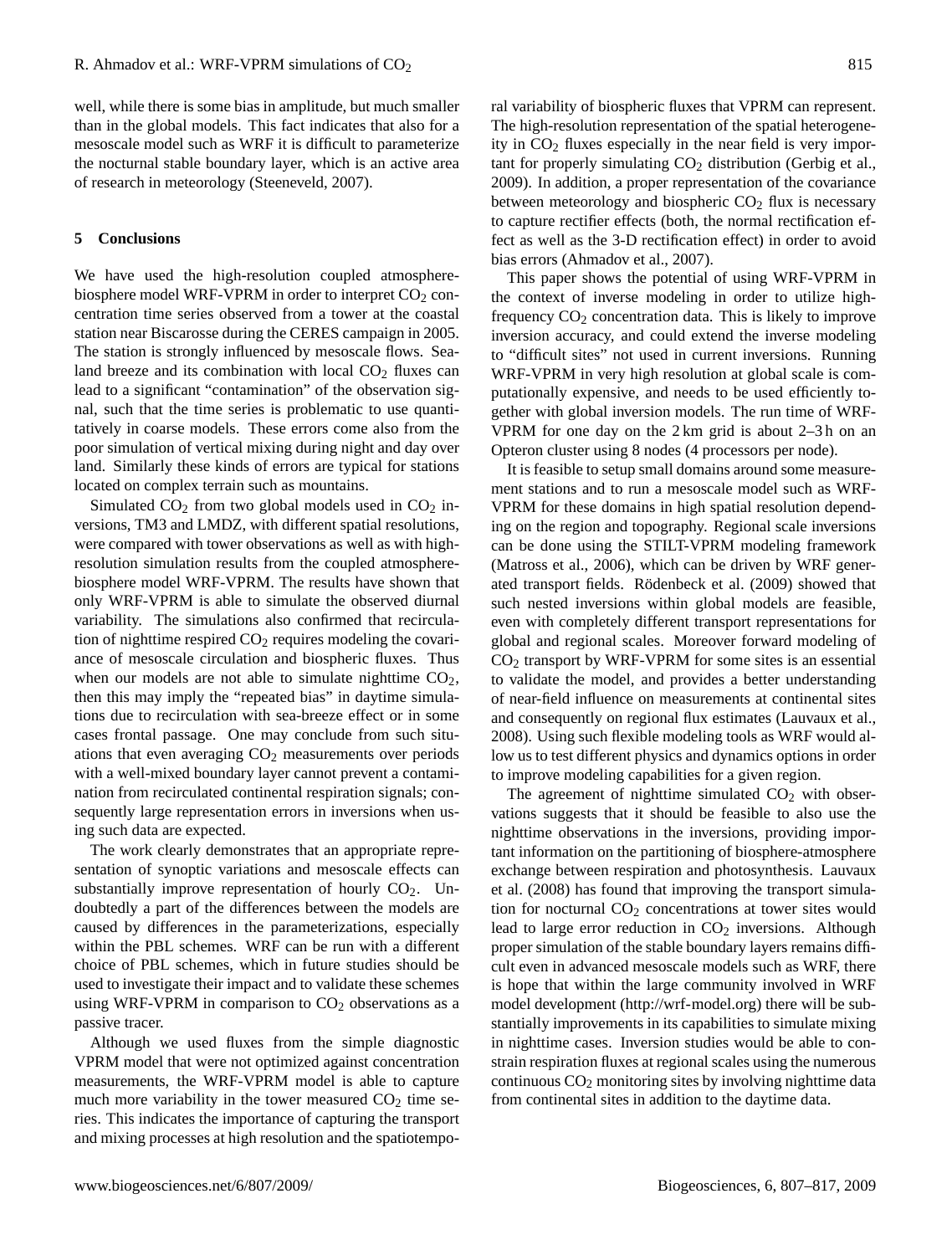Because of its great flexibility, WRF-VPRM can serve to bridge the gap between the measurements and inversion models in almost all regions of the globe including complex terrain areas. The fast growing global greenhouse gas monitoring network makes this tool attractive.

*Acknowledgements.* The authors are grateful to all the CERES community for providing the measurement results. We thank the technical teams from RAMCES and DAPNIA/SIS for the maintenance of the CARIBOU analyzer. We acknowledge G. Boenisch from MPI BGC for the help in getting the meteorological data from the NOAA database. We thank S. Schott for her support in the layout. The authors appreciate the valuable comments of the two reviewers R. Law and A. Meesters.

Edited by: H. Dolman

The service charges for this open access publication have been covered by the Max Planck Society.

## **References**

- Ahmadov, R., Gerbig, C., Kretschmer, R., et al.: Mesoscale covariance of transport and  $CO<sub>2</sub>$  fluxes: Evidence from observations and simulations using the WRF-VPRM coupled atmospherebiosphere model, J. Geophys. Res.-Atmos., 112(D22), D22107, doi:10.1029/2007JD008552, 2007.
- Bakwin, P. S., Tans, P. P., Zhao, C. L., Ussler III, W., and Quesnell, E.: Measurements of carbon dioxide on a very tall tower, Tellus B, 47(5), 535–549, 1995.
- Denning, A. S., Nicholls, M., Prihodko, L., et al.: Simulated variations in atmospheric  $CO<sub>2</sub>$  over a Wisconsin forest using a coupled ecosystem-atmosphere model, Glob. Change Biol., 9(9), 1241–1250, 2003.
- Dolman, A. J., Noilhan, J., Durand, P., et al.: The CarboEurope regional experiment strategy, B. Am. Meteorol. Soc., 87(10), 1367–1379, 2006.
- Geels, C., Gloor, M., Ciais, P., Bousquet, P., Peylin, P., Vermeulen, A. T., Dargaville, R., Aalto, T., Brandt, J., Christensen, J. H., Frohn, L. M., Haszpra, L., Karstens, U., Ródenbeck, C., Ramonet, M., Carboni, G., and Santaguida, R.: Comparing atmospheric transport models for future regional inversions over Europe – Part 1: Mapping the atmospheric  $CO<sub>2</sub>$  signals, Atmos. Chem. Phys., 7, 3461–3479, 2007, [http://www.atmos](http://www.atmos-chem-phys.net/7/3461/2007/)[chem-phys.net/7/3461/2007/.](http://www.atmos-chem-phys.net/7/3461/2007/)
- Gerbig, C., Dolman, A. J., and Heimann, M.: On observational and modelling strategies targeted at regional carbon exchange over continents, Biogeosciences Discuss., 6, 1317–1343, 2009, [http://www.biogeosciences-discuss.net/6/1317/2009/.](http://www.biogeosciences-discuss.net/6/1317/2009/)
- Gerbig, C., Körner, S., and Lin, J. C.: Vertical mixing in atmospheric tracer transport models: error characterization and propagation, Atmos. Chem. Phys., 8, 591–602, 2008, [http://www.atmos-chem-phys.net/8/591/2008/.](http://www.atmos-chem-phys.net/8/591/2008/)
- Gurney, K. R., Law, R. M., Denning, A. S., et al.: Towards robust regional estimates of  $CO<sub>2</sub>$  sources and sinks using atmospheric transport models, Nature, 415, 6872, 626–630, 2002.
- Gurney, K. R., Law, R. M., Denning, A. S., et al.: Transcom 3 inversion intercomparison: Model mean results for the estimation

of seasonal carbon sources and sinks, Global Biogeochem. Cy., 18(1), GB1010, doi:10.1029/2003GB002111, 2004.

- Hansen, J., Sato, M., Ruedy, R., Kharecha, P., Lacis, A., Miller, R., Nazarenko, L., Lo, K., Schmidt, G. A., Russell, G., Aleinov, I., Bauer, S., Baum, E., Cairns, B., Canuto, V., Chandler, M., Cheng, Y., Cohen, A., Del Genio, A., Faluvegi, G., Fleming, E., Friend, A., Hall, T., Jackman, C., Jonas, J., Kelley, M., Kiang, N. Y., Koch, D., Labow, G., Lerner, J., Menon, S., Novakov, T., Oinas, V., Perlwitz, Ja., Perlwitz, Ju., Rind, D., Romanou, A., Schmunk, R., Shindell, D., Stone, P., Sun, S., Streets, D., Tausnev, N., Thresher, D., Unger, N., Yao, M., and Zhang, S.: Dangerous human-made interference with climate: a GISS modelE study, Atmos. Chem. Phys., 7, 2287–2312, 2007, [http://www.atmos-chem-phys.net/7/2287/2007/.](http://www.atmos-chem-phys.net/7/2287/2007/)
- Heimann, M. and Reichstein, M.: Terrestrial ecosystem carbon dynamics and climate feedbacks, Nature, 451, 7176, 289–292, 2008.
- Hourdin, F. and Armengaud, A.: The use of finite-volume methods for atmospheric advection of trace species. Part I: Test of various formulations in a general circulation model, Mon. Weather Rev., 127(5), 822–837, 1999.
- Jung, M., Henkel, K., Herold, M., and Churkina, G.: Exploiting synergies of global land cover products for carbon cycle modeling, Remote Sens. Environ., 101(4), 534–553, 2006.
- Lauvaux, T., Uliasz, M., Sarrat, C., Chevallier, F., Bousquet, P., Lac, C., Davis, K. J., Ciais, P., Denning, A. S., and Rayner, P. J.: Mesoscale inversion: first results from the CERES campaign with synthetic data, Atmos. Chem. Phys., 8, 3459–3471, 2008, [http://www.atmos-chem-phys.net/8/3459/2008/.](http://www.atmos-chem-phys.net/8/3459/2008/)
- Law, R. M., Peters, W., Rodenbeck, C., et al.: TransCom model simulations of hourly atmospheric CO2: Experimental overview and diurnal cycle results for 2002, Global Biogeochem. Cy., 22(3), GB3009, doi:10.1029/2007GB003050, 2008.
- Law, R. M., Rayner, P. J., Steele, L. P., and Enting, I. G.: Using high temporal frequency data for  $CO<sub>2</sub>$  inversions, Global Biogeochem. Cy., 16(4), 1053, doi:10.1029/2001GB001593, 2002.
- Lin, J. C. and Gerbig, C.: Accounting for the effect of transport errors on tracer inversions, Geophys. Res. Lett., 32(1), L01802, doi:10.1029/2004GL021127, 2005.
- Macatangay, R., Warneke, T., Gerbig, C., Körner, S., Ahmadov, R., Heimann, M., and Notholt, J.: A framework for comparing remotely sensed and in-situ  $CO<sub>2</sub>$  concentrations, Atmos. Chem. Phys., 8, 2555–2568, 2008, [http://www.atmos-chem](http://www.atmos-chem-phys.net/8/2555/2008/)[phys.net/8/2555/2008/.](http://www.atmos-chem-phys.net/8/2555/2008/)
- Mahadevan, P., Wofsy, S. C., Matross, D. M., et al.: A satellite-based biosphere parameterization for net ecosystem CO2 exchange: Vegetation Photosynthesis and Respiration Model (VPRM), Global Biogeochem. Cy., 22, GB2005, doi:10.1029/2006GB002735, 2008.
- Matross, D. M., Andrews, A., Pathmathevan, M., et al.: Estimating regional carbon exchange in New England and Quebec by combining atmospheric, ground-based and satellite data, Tellus B, 58(5), 344–358, 2006.
- Perez-Landa, G., Ciais, P., Gangoiti, G., Palau, J. L., Carrara, A., ´ Gioli, B., Miglietta, F., Schumacher, M., Millán, M. M., and Sanz, M. J.: Mesoscale circulations over complex terrain in the Valencia coastal region, Spain – Part 2: Modeling  $CO<sub>2</sub>$  transport using idealized surface fluxes, Atmos. Chem. Phys., 7, 1851– 1868, 2007, [http://www.atmos-chem-phys.net/7/1851/2007/.](http://www.atmos-chem-phys.net/7/1851/2007/)